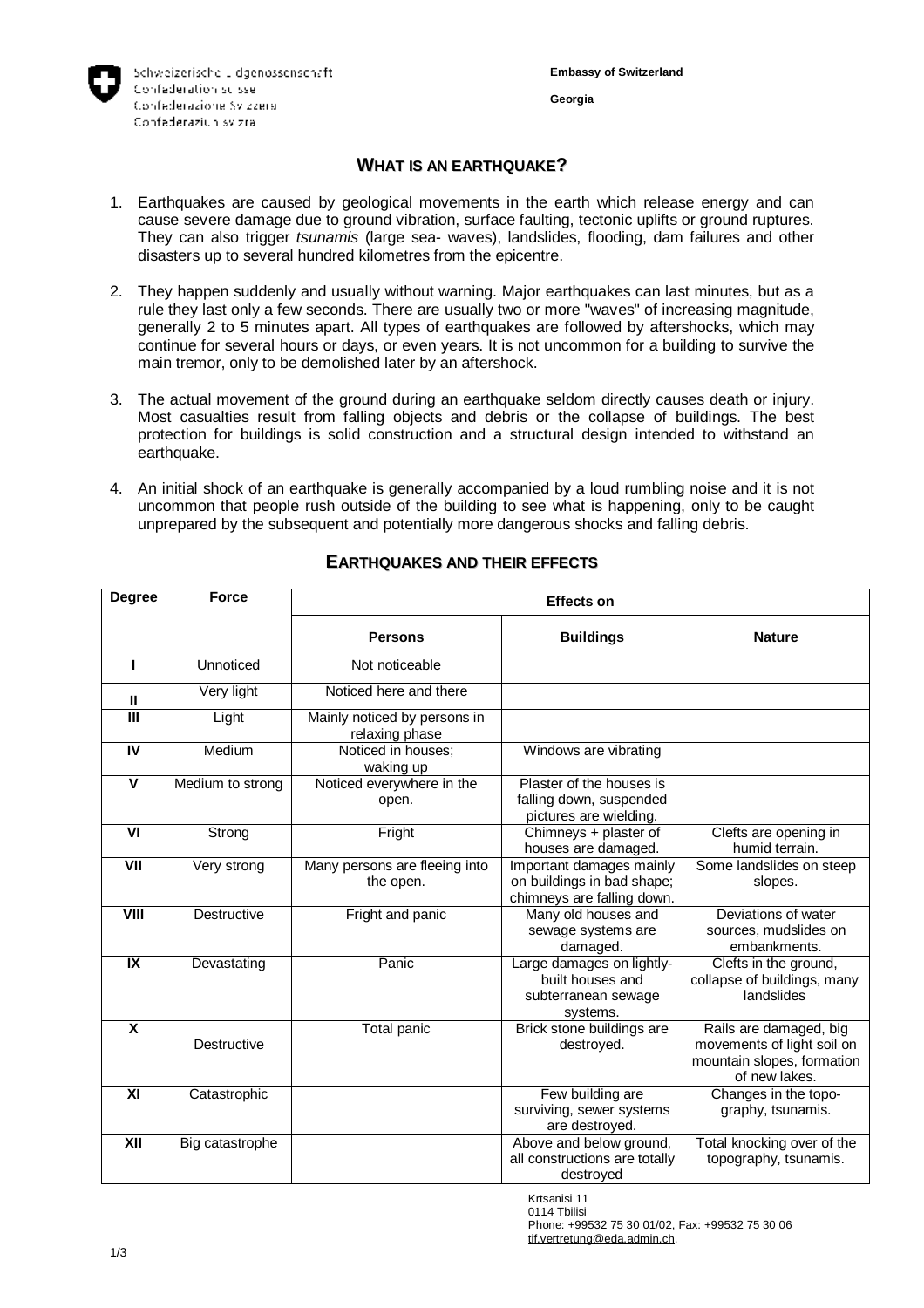## **EARTHQUAKE CONCEPT – INFORMATION FOR THE SWISS COMMUNITY IN GEORGIA**

### **Preventive measures**

- Check every part of the house for fire prevention and know the locations of the fire-fighting equipment.
- Secure heavy furniture and shelving to prevent tipping and eliminate chandeliers.
- Fix mirrors, paintings and other hanging objects securely, so that they won't fall off hooks.
- Keep heavy items on lower shelves.
- Closed curtains will help stop broken window glass from falling on beds.
- Safe storage of inflammable material such as petrol, kerosene, gas bottles in a place where they won't fall during a tremor.
- Do not store heavy and bulky equipment or material on top of one other.
- Locate beds and chairs away from chimneys and windows. Don't hang heavy pictures and other items over beds.
- Decide with your family how to contact each other if you should become separated, where to meet and other important matters.
- Stock up at least 3 days of food and water supply
- Prepare an escape bag with radio, flash lights, spare batteries, solid fuel for a cooker, candles, toilet articles, a set of underwear, money and ID documents.

### **Tips on what to do before an earthquake**

- Identify and know the safest places to be and where not to be in the residence, the office or in the hotel room during an earthquake.
- Safe places are in doorframes located along weight-bearing walls, in corners of rooms and under heavy tables or desks that could take the force of falling objects
- Dangerous places are near windows or mirrors, under or near any heavy objects that can fall
- Identify from which location you can turn off electricity, gas, and water (clearly label the on-off position). Have a pipe wrench next to it (to turn off gas and water if handle is broken).

#### **If indoors:**

- Stay inside the building, do not rush outside.
- Find shelter under a table or some other strong object or take cover in those places, which have been identified.
- Cover your head
- Do not move from your position until the shaking stops.
- Move away from glass windows and watch out for falling objects.
- Never use an elevator during or immediately after an earthquake
- Open all doors as soon as possible in order to have a free escape route

#### **If outdoors:**

- Move to an open area away from buildings and high walls (falling debris), windows (glass splinters), overhead electricity wires.
- On a SIDEWALK NEAR BUILDINGS, duck into a doorway to protect yourself from falling bricks, glass, plaster and other debris.
- If you notice a fire, check the wind direction, then walk in the opposite direction

#### **If in a moving vehicle:**

- Stop the vehicle at the safest place, away from slopes, buildings or high walls, bridges whether on them or under them, tall trees and electricity or telephone poles.
- Stay inside the vehicle until shaking stops.

#### **In a crowded public place:**

- Do not rush for exits.
- Try to take cover where you won't get trampled.
- In shopping centres, try to take cover under strong doorframes or archways, in corners of rooms or under heavy tables or desks. Move away from display shelves with objects that could fall.

**Durin gtheevent**